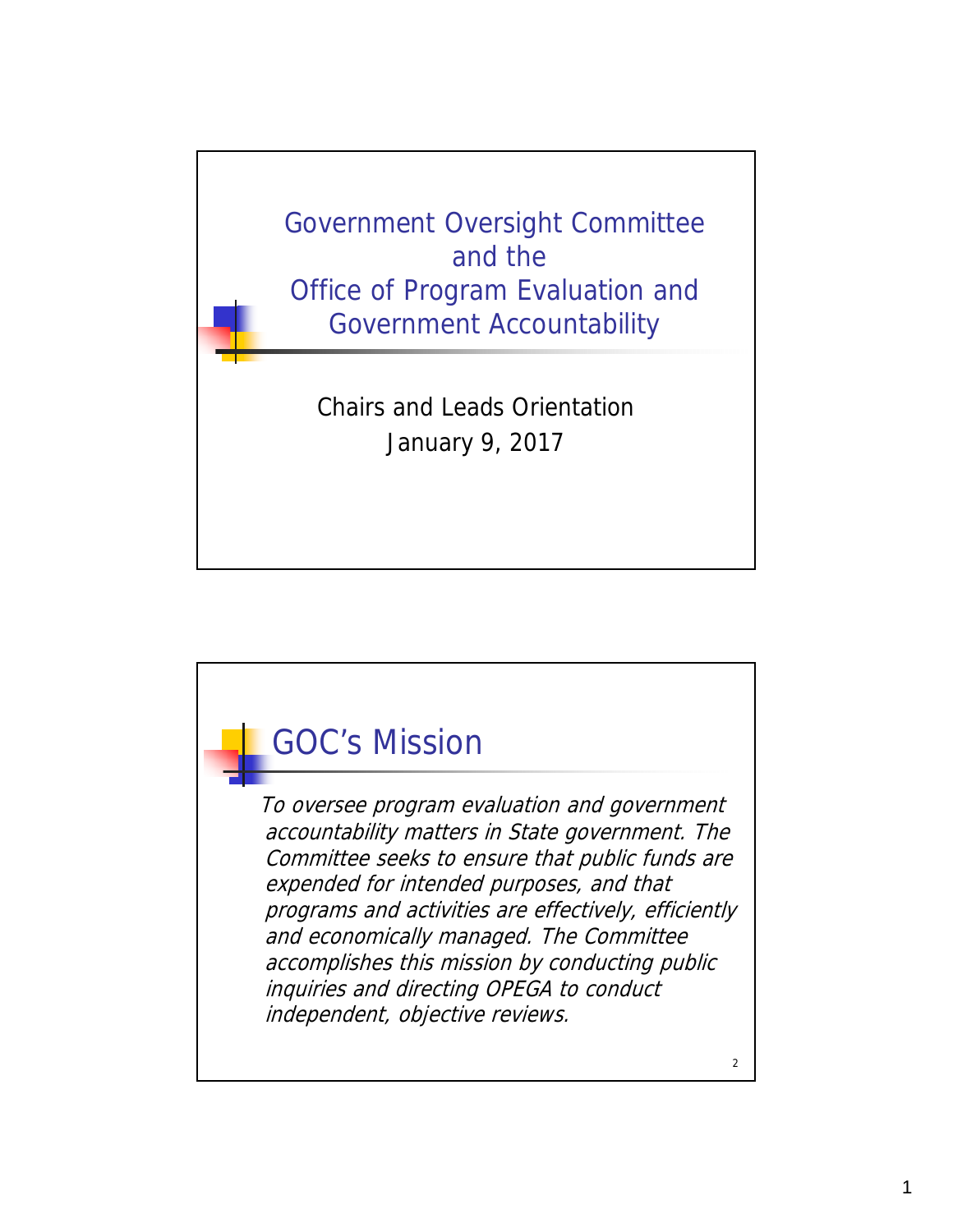## OPEGA's Mission

To support the Legislature in monitoring and improving the performance of State government by conducting independent, objective reviews of State programs and activities with a focus on effectiveness, efficiency and economical use of resources.

3

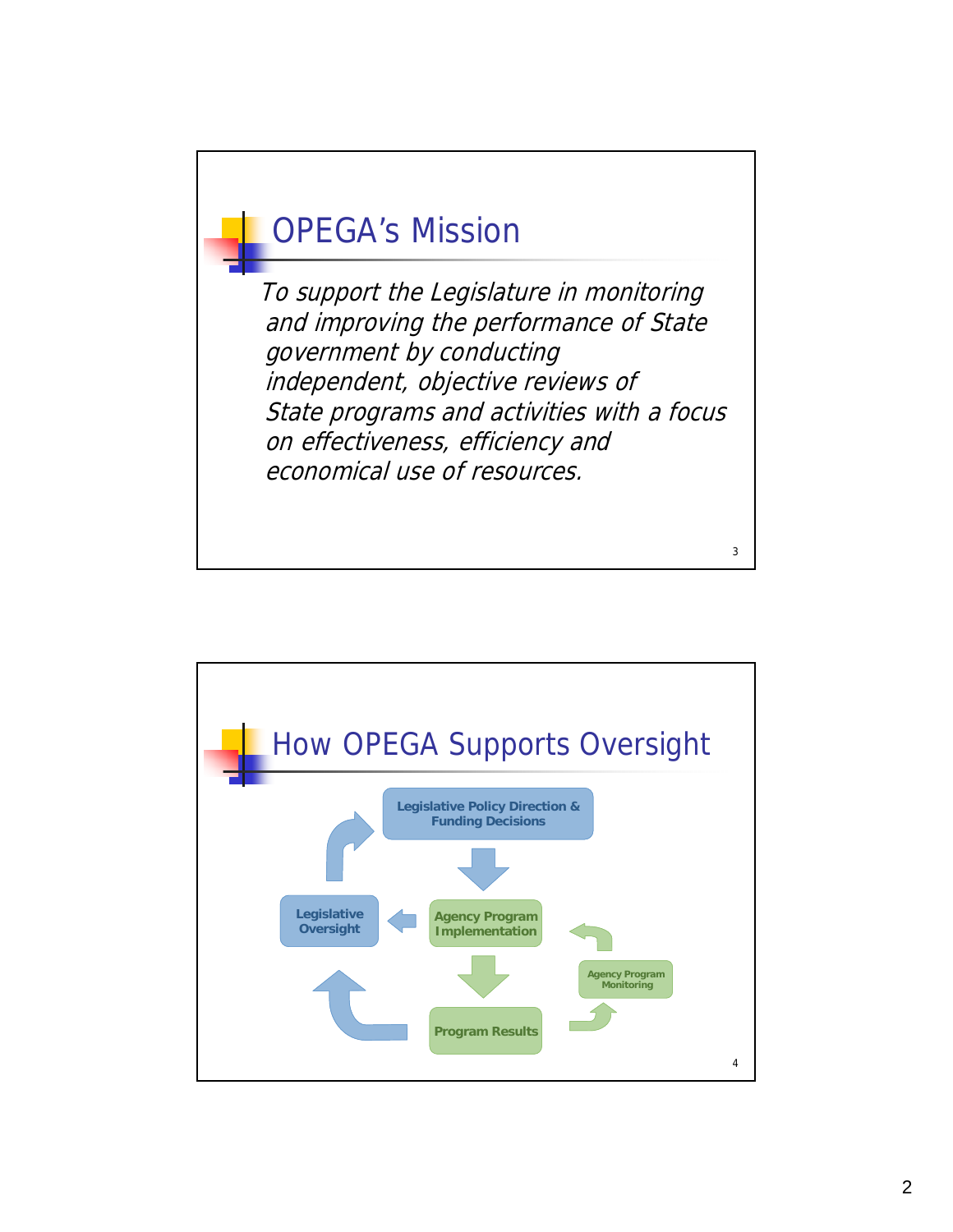## OPEGA's Focus

- **Effective** producing a decided, decisive, or desired effect
- **Efficient** acting or producing effectively with a minimum of waste, expense, or unnecessary effort
- **Economical** thrifty in management; not wasteful or extravagant
- **Cost-effective** economical in terms of tangible benefits produced by money spent, OR productive or effective in relation to its cost
- **Transparent** free from pretense or deceit; easily detected or seen through; readily understood; and/or characterized by visibility or accessibility of information especially concerning business practices

5

 **Accountable** - subject to giving an account (answerable) and/or capable of being accounted for (explainable)

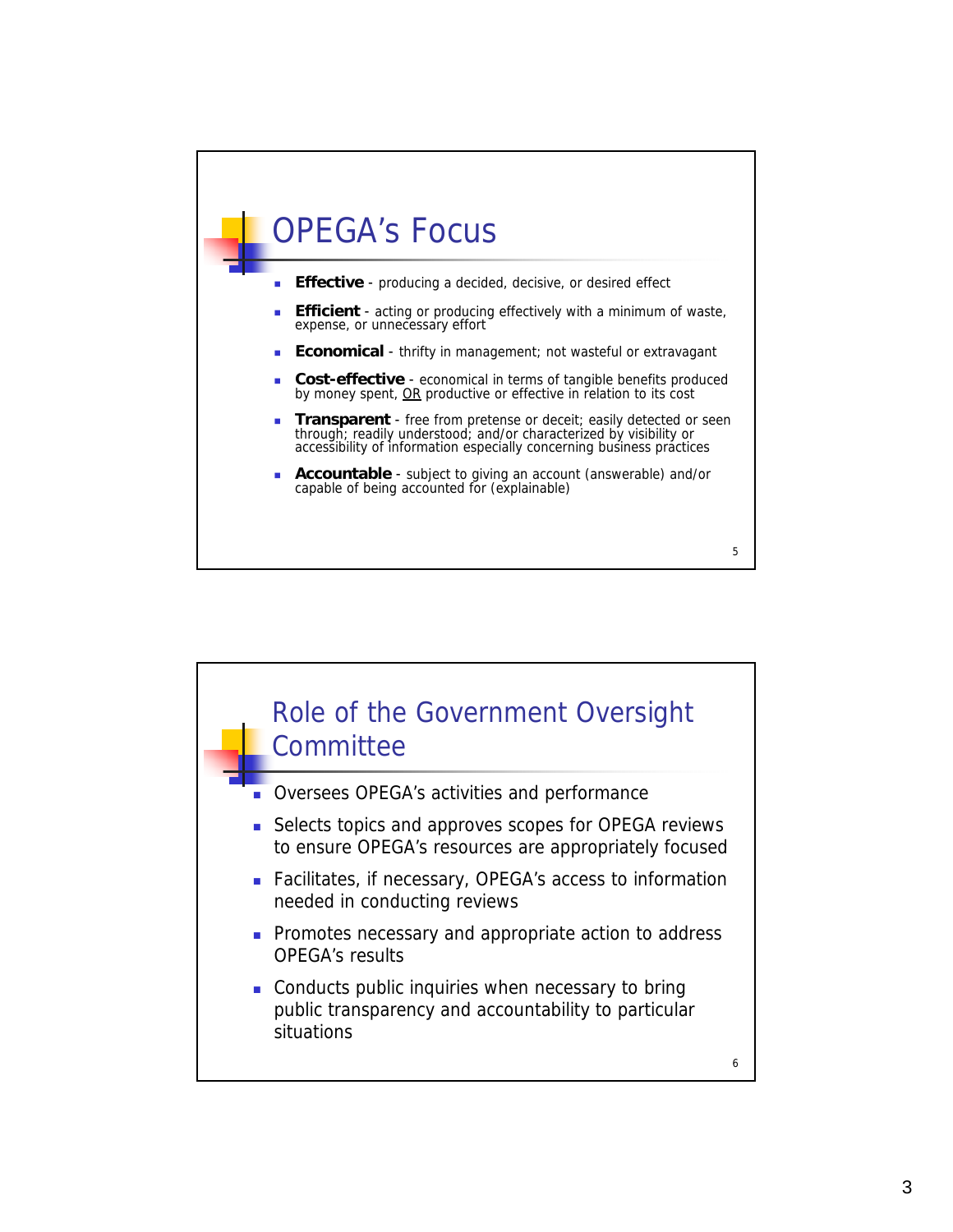

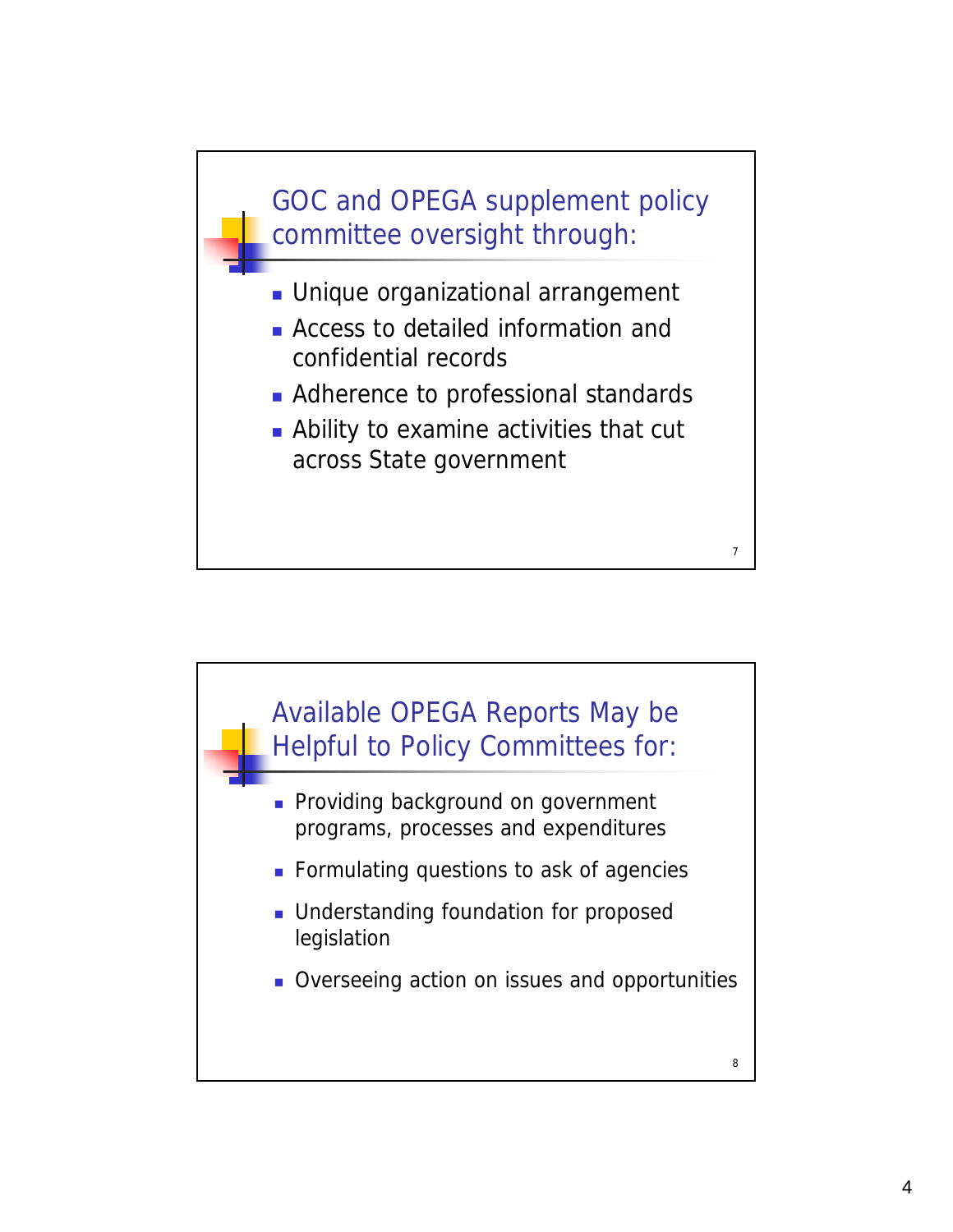

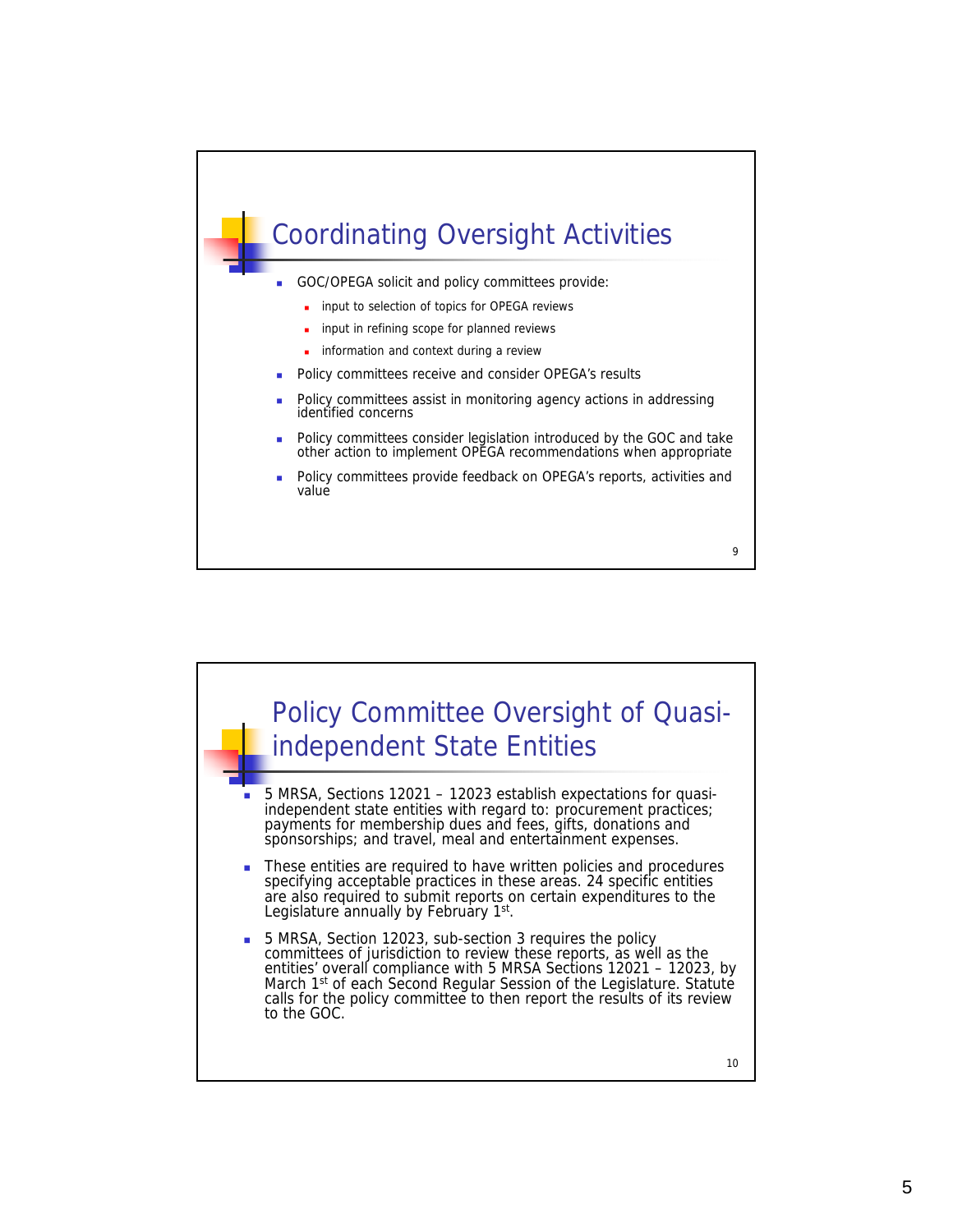